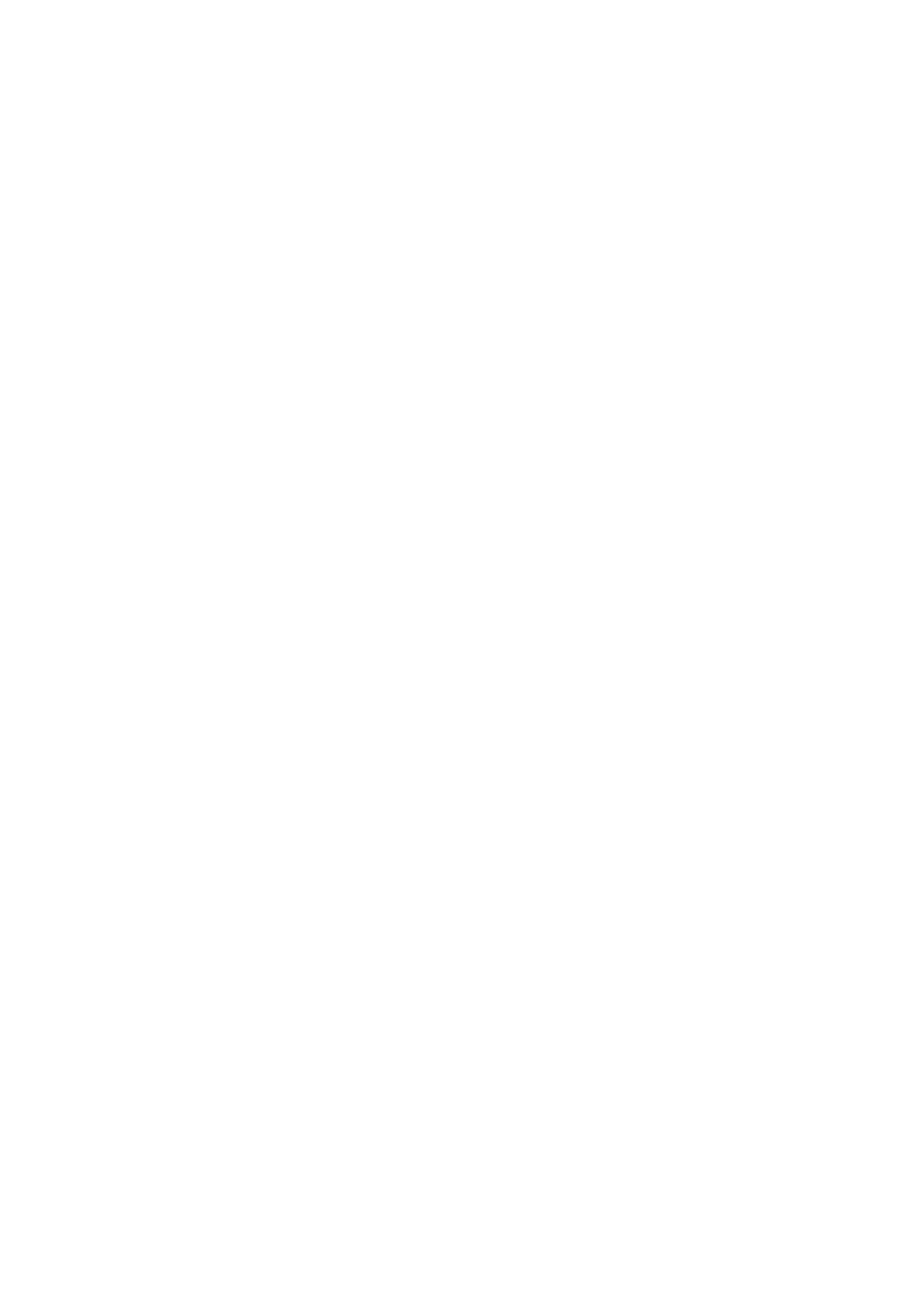## **ANNEX**

## **GUIDE TO RECOVERY TECHNIQUES**

#### **1 INTRODUCTION: YOUR PART IN RECOVERY AT SEA**

1.1 As a seafarer, you may have to recover people in distress at sea. This might be someone overboard from your own ship – a fellow crew member, or a passenger – or your ship might be responding to someone else's emergency; for example, a ship abandoned because of flooding or fire, or a ditched aircraft. You may have little warning, and lives may be in your hands.

1.2 In many areas of the world, especially when out of range of shore-based search and rescue (SAR) facilities, your ship may be the first, or the only, rescue unit to arrive in time. Even if you are joined by specialized units, you will still have a vital role to play, especially in a major incident involving many people.

1.3 Many ships are required to have ship-specific plans and procedures for recovery of persons from the water,<sup>1</sup> and IMO has agreed that it is beneficial to have recovery procedures planned for any vessel.<sup>2</sup> This guide also considers recovery from small craft such as liferafts, etc.

1.4 If you are required to recover people in distress, it is your capability that matters. To ensure that you can respond safely and effectively, you need to know the plans and procedures for recovery specific to your ship and to think about the general issues *beforehand*.

- 1.5 The recovery process is often difficult. For example, it may be complicated by:
	- .1 the size of your ship: survivors may have to climb or be lifted considerable distances to get aboard;
	- .2 differences in relative movement between your ship and the craft or people alongside: it may be difficult to stay alongside or for survivors to get onto ladders, etc. or in through shell openings; and
	- .3 the physical capability of those to be recovered: they may be able to do little or nothing to help themselves.

1.9 This guide discusses these problems and some solutions. It suggests practical recovery techniques which have been used successfully to recover people in distress at sea.

## **2 AIMS AND CONTENTS OF THIS GUIDE**

2.1 This guide focuses on recovery and the work you may have to do to achieve it. It is intended to be used as a reference document. You should read it now and you should refer to it again while proceeding to the scene of the emergency, as part of your preparation for the recovery operation.

 $\overline{1}$ SOLAS regulation III/17-1

<sup>2</sup> Resolution MSC.346(91)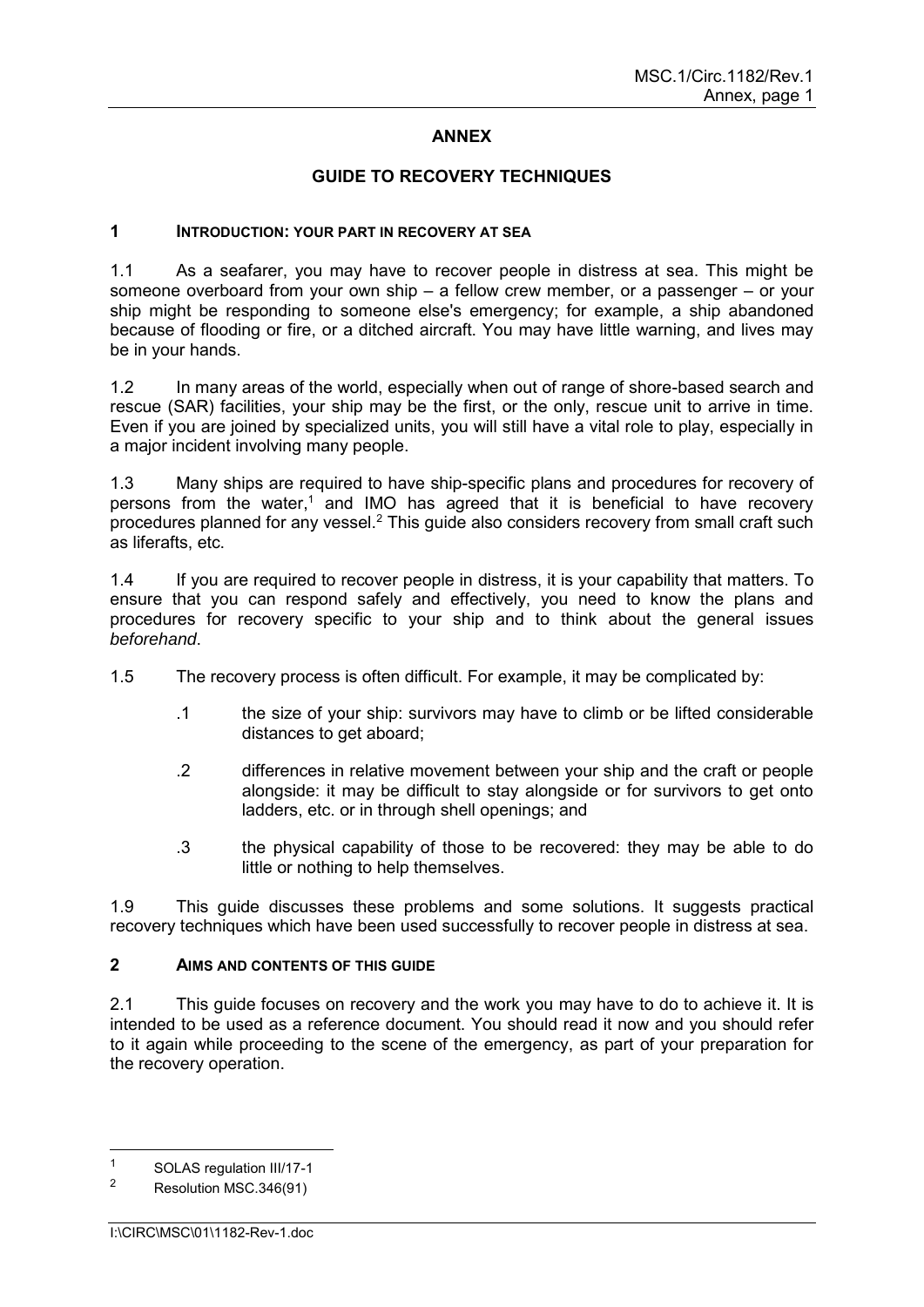- 2.2 The guide's principal aims are to help *you* as master or crew of a responding ship to:
	- .1 ASSESS and decide upon appropriate means of recovery aboard your own vessel;
	- .2 TRAIN in the use of these means of recovery, in general preparation for emergencies; and
	- .3 PREPARE yourself and your vessel when actually responding to an emergency.

2.3 This guide includes and supports the recovery guidance in Volume III of the International Aeronautical and Maritime Search and Rescue (IAMSAR) Manual, "Mobile Facilities", which should be available on board.

2.4 Recovery – getting people in distress into your ship – is just a part of the overall rescue operation. For guidance on SAR operations as a whole you should refer to the IAMSAR Manual.

2.5 For simplicity, this guide refers to lifeboats, liferafts, etc. as "survival craft". It is also possible that you will be recovering people from other small craft such as small SAR units; directly from small vessels in distress such as yachts or fishing boats; or from the water, etc. In general the same recovery principles apply throughout.

2.6 The guidance is set out as follows:

| Possible recovery problems                           | section 3  |     |
|------------------------------------------------------|------------|-----|
| Planning considerations                              | section    | -4  |
| Providing assistance before recovery                 | section    | - 5 |
| The recovery process $-$ general considerations<br>. | section    | - 6 |
| The approach                                         | section    | - 7 |
| Rescue craft and lines                               | section 8  |     |
|                                                      | section 9  |     |
| Climbing and lifting                                 | section 10 |     |
| Providing assistance when standing by                | section 11 |     |
| The immediate care of people recovered               | section 12 |     |
| Recovery checklist                                   | appendix   |     |
|                                                      |            |     |

#### **3 THE TASK OF RECOVERY: POSSIBLE PROBLEMS**

3.1 When proceeding to the scene of an emergency at sea, you will probably only have limited information about what you will find when you get there. What you may find are people in survival craft or in the water. You should prepare for their recovery.

3.2 Unless it is properly prepared for, the recovery process may be a difficult and dangerous operation. The following are some of the problems which you may have to face.

- .1 Recovery from survival craft is not simple see section 3.3 below.
- .2 In a man-overboard situation, or in a rapid or uncontrolled abandonment when not everybody has been able to get into survival craft, you may find people in the water, or clinging to floating wreckage, etc. These people are less likely to be able to help themselves than if they were in survival craft. Nor will they survive so long.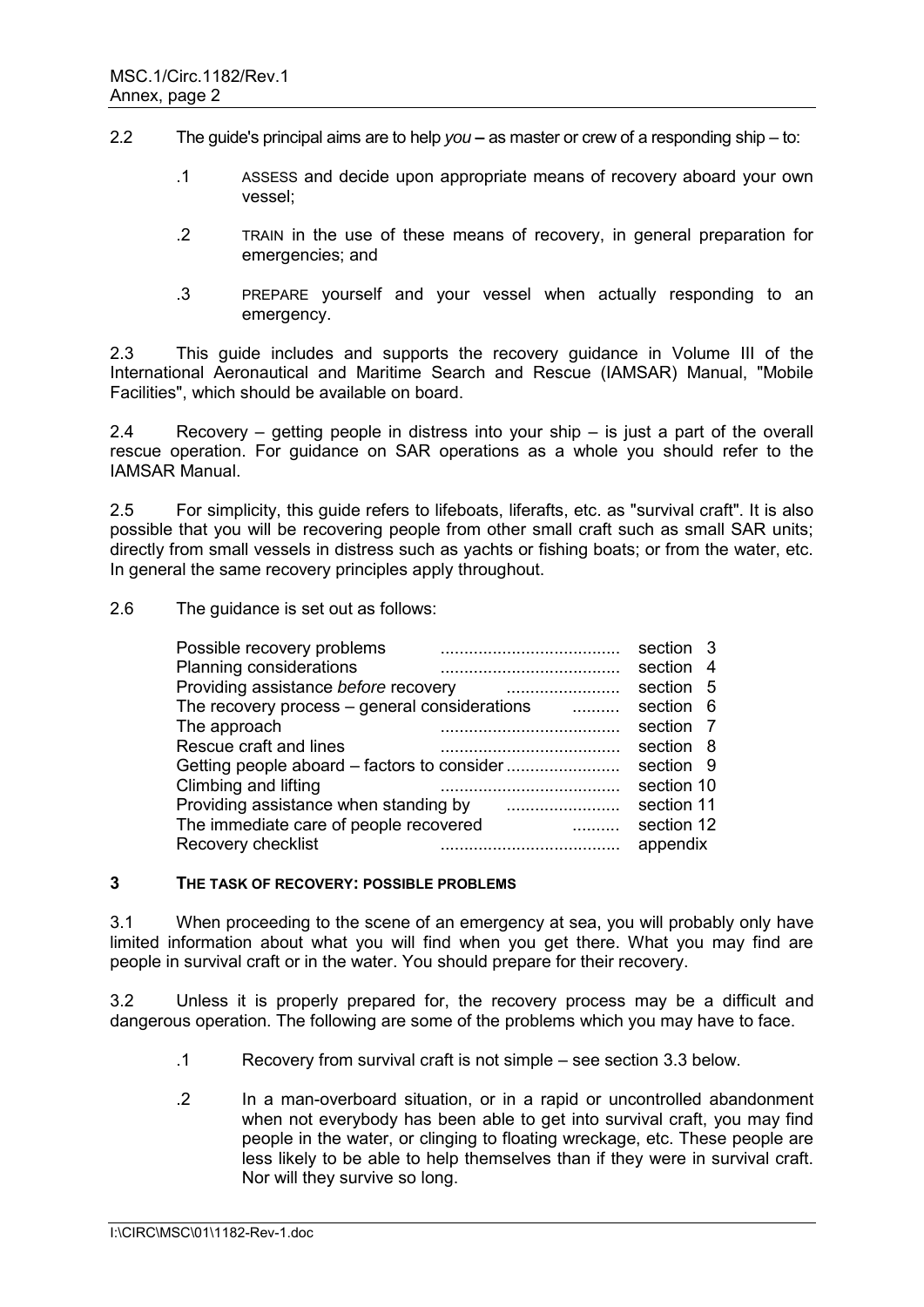- .3 People may still be aboard the craft in distress and direct recovery may be required, without the intermediate use of survival craft.
- .4 Small craft are especially vulnerable if they are in close proximity to your ship. Their masts, rigging or other gear may become entangled and there is the danger of crushing or other damage as the two vessels move in the seaway.
- .5 People may need to be recovered from other places which they have reached before your arrival (rocks, reefs, sandbanks, shorelines only accessible from the sea, navigational marks, moored vessels, etc.).
- .6 In addition to recovering people yourself, you may have to receive people from other SAR units such as rescue boats or helicopters. These units may wish to transfer people to your ship rather than take them directly ashore, so that they can return to pick up others more quickly. Many of the problems associated with recovering people from survival craft also apply to the transfer of people from (small) rescue boats into (large) ships.
- .7 Transfer from helicopters has its own special requirements, including training and preparation on board – see IAMSAR Volume III.

3.3 There are likely to be further complications, even after a controlled evacuation in which people have entered survival craft successfully.

- .1 Types of survival craft vary.
	- .1 Powered survival craft may be able to manoeuvre themselves alongside your ship but those without power cannot do so.
	- .2 Many survival craft are covered and these covers may not be removable. Getting out of enclosed survival craft may be difficult when the craft is in a seaway, particularly if the exit points are small.
- .2 Those awaiting recovery may lack the ability to help themselves or others. This may be because of injury, illness (including seasickness after a period in a survival craft), the effects of cold or heat, age (whether elderly or very young) or infirmity.
- .3 People awaiting recovery may have little or no experience of transferring between small craft and larger ones such as your ship. For example, stepping onto a pilot ladder and then climbing it is not difficult for a fit person used to doing so – but it may be effectively impossible for others.
- .4 There may be language difficulties. If instructions are not properly understood, the consequences can be dangerous. You may not have a language in common with the person to be recovered, and even when you do they may not understand your instructions.
- .5 There may be a large number of people to recover. In the case of a passenger ship, this number may amount to hundreds or even thousands of people. This possibility brings additional problems with it, including:
	- .1 SCALE: the sheer size of the problem can be daunting and the stress of the situation may lead you to lose focus and efficiency.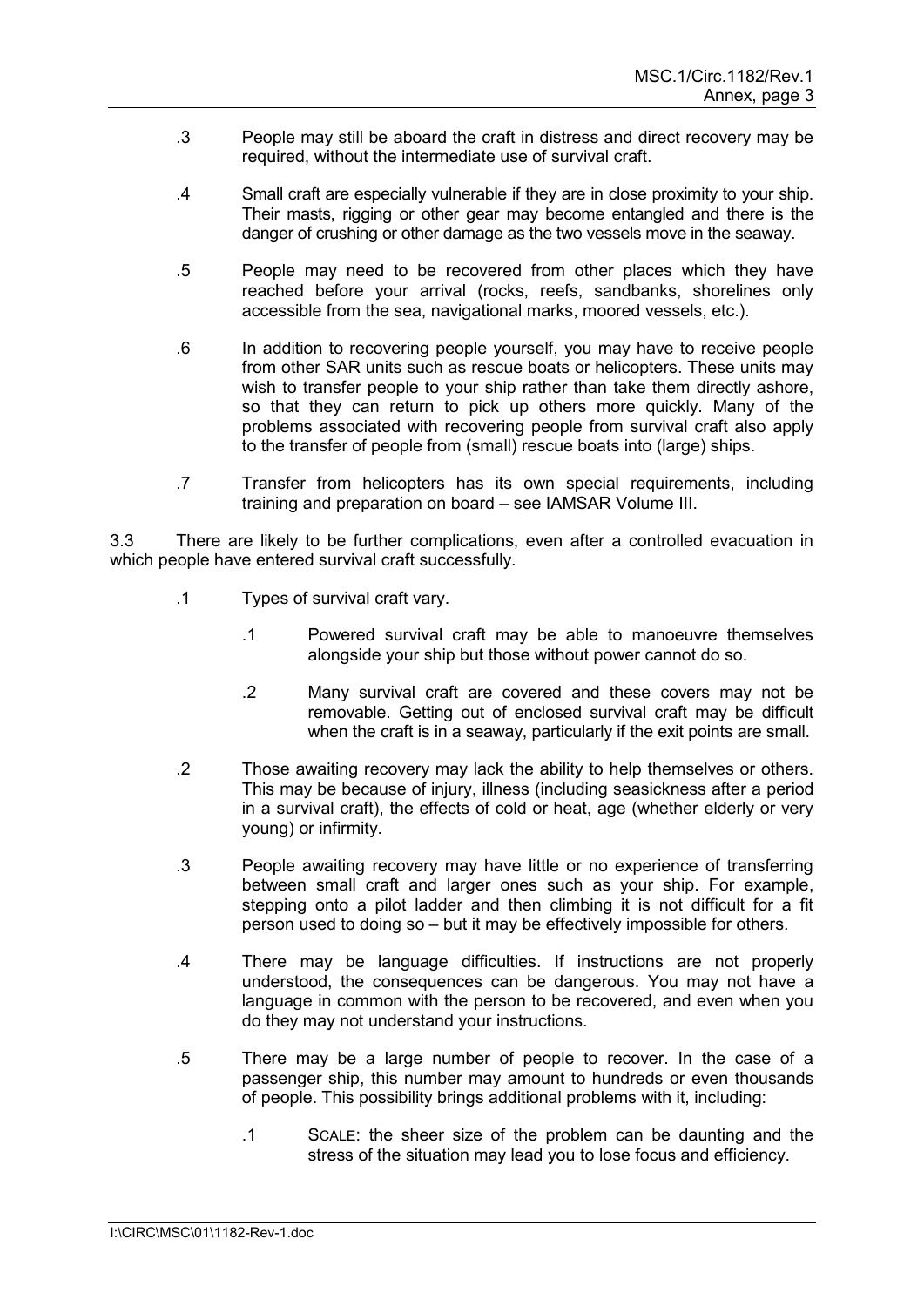- .2 PRIORITY: who should be recovered first? It is clear that people in the water should take priority over those in survival craft. It is less clear whether the injured or infirm should take priority over the more capable, who can be recovered more quickly.
- .3 RESOURCES: facilities aboard your ship may become overwhelmed. Survivors will need shelter, warmth, water, food and, probably, some medical attention.
- .4 PEOPLE: you will need sufficient numbers of people to navigate your ship, to operate the means of recovery and to escort those recovered to shelter.

## **4 PLANNING FOR RECOVERY**

4.1 The circumstances you find when you arrive will differ from incident to incident; but general planning must be done.

- 4.2 When planning how best to bring people aboard your ship you should consider:
	- .1 who will be required for the recovery process;
	- .2 who will manage the ship in the meantime;
	- .3 what can be done to help people prior to recovery;
	- .4 the means of recovery available to you;
	- .5 where on the ship the survivors should be taken after recovery;
	- .6 how they will be looked after once they are aboard; and
	- .7 how you will keep your own crew and any passengers informed of what is going on.

4.3 Make sure everyone understands the recovery plan and their own place in it, and have everyone ready, with all the equipment they need, before commencing the operation.

4.4 You may not have much time to think about details when the emergency happens; but if you have thought about your capabilities beforehand and you have trained to use them effectively – in short, if you are *prepared* – you will not need much time.

4.5 Remember that plans are of no use unless you know how to put them into effect. This requires training, and the testing of both plans and training by conducting drills.

## **5 PROVIDING ASSISTANCE PRIOR TO RECOVERY**

5.1 People can still die after you have found them but before you can get them on board. Recovery takes time – and those in distress may not have much time, especially if they are in the water, unprotected and/or unsupported. You should be ready to help them stay alive until you are able to recover them.

5.2 Depending on how long the recovery is likely to take, they may need:

.1 buoyancy aids such as lifebuoys, lifejackets and liferafts;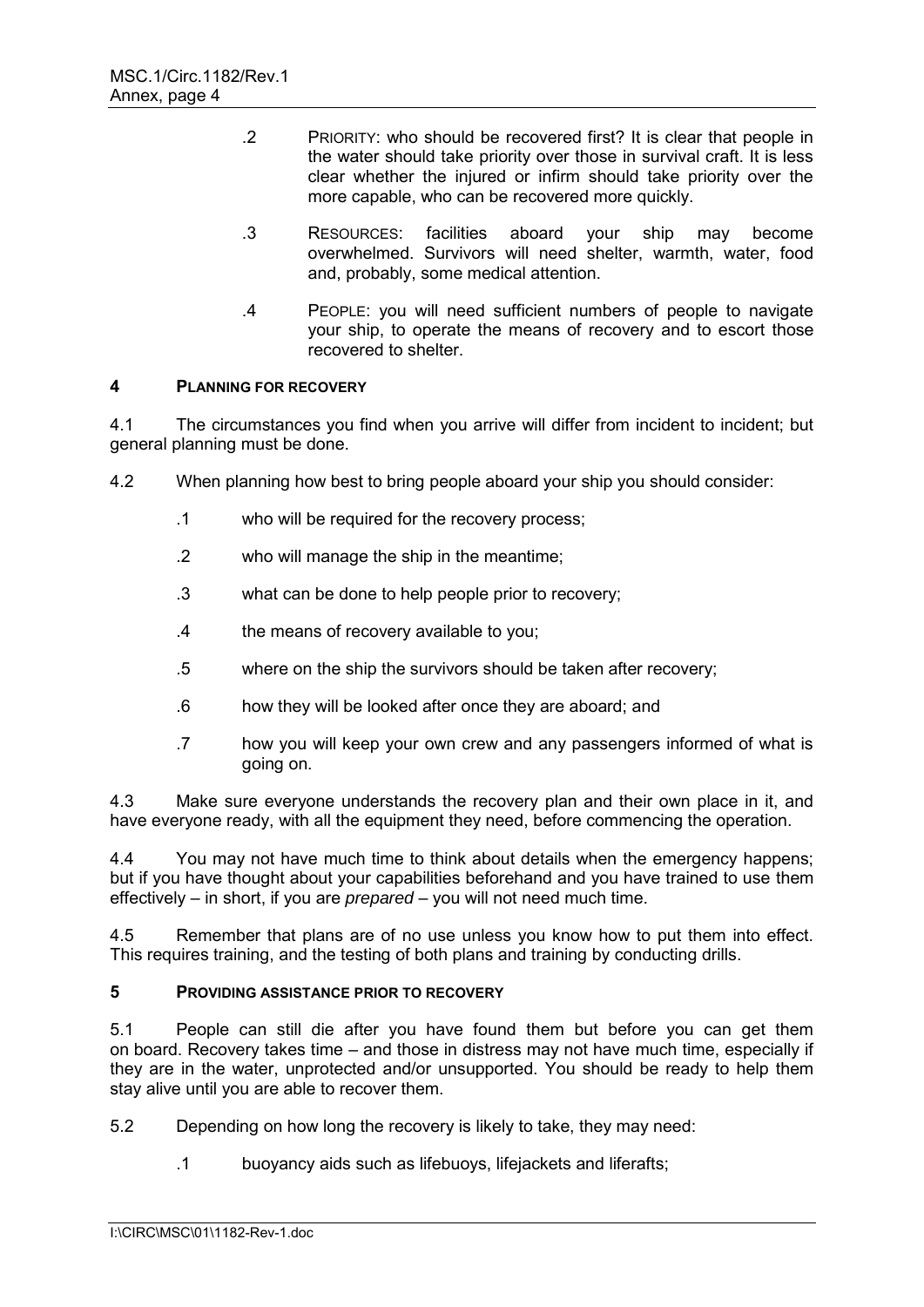- .2 detection aids such as high-visibility/retro-reflective materials, lights, a SART or an EPIRB;
- .3 survival aids such as shelter, clothing, drink, food and first aid supplies; and
- .4 communications equipment such as a handheld radio.

5.3 The simpler buoyant items – lifebuoys in particular – can be dropped or thrown to those in distress on an early pass by the ship. If the ship is stopped, contact should be established by messenger (a rocket line, rescue throw-line, or heaving line) and the items passed under control. You will need to get the messenger very close to those in distress if they are to have a chance of seeing and getting hold of it.

5.4 Items may be veered down to survivors while the ship stands clear, on lines made fast to a lifebuoy, for example; or they can be towed into a position where those in distress can get hold of them.

5.5 If the recovery operation looks like it might take some time, one or more of your own liferafts can be deployed. Remember, however, that a liferaft may drift faster than those in distress can swim. You will need to guide it to the people you are assisting, using a line made fast to the raft before deploying it. Do not rely on the raft's own painter, which may tear away.

5.6 You can also help those in distress while you ready your ship for the recovery operation by making a lee for them or, if contact can be established by line, by towing them out of immediate danger such as that posed by the wreck itself or by spilt hazardous cargo, or by a lee shore.

## **6 THE RECOVERY PROCESS – GENERAL CONSIDERATIONS**

- 6.1 During the recovery process itself, there will be three basic tasks to complete:
	- .1 bringing people to the side of the ship so that they can be recovered;
	- .2 getting people into the ship; and
	- .3 dealing with them once they are aboard.

6.2 Some guidance on each of these tasks is given in sections 7 to12. Think carefully about each of them in your planning and preparation. If you have done so, the recovery process should be easier when you have to carry it out.

## **7 BRINGING PEOPLE TO THE SIDE OF THE SHIP – THE APPROACH**

7.1 Manoeuvring a large ship in a seaway to come alongside, and then remain alongside, a small object like a survival craft or a person in the water will be difficult.

- .1 The main danger in this case is that of running over the object.
- .2 It is also possible to over-compensate for that risk, so that the object will be missed because still too far away.
- .3 Both your ship and the recovery object are likely to be affected, unequally, by wind, sea state, and water currents.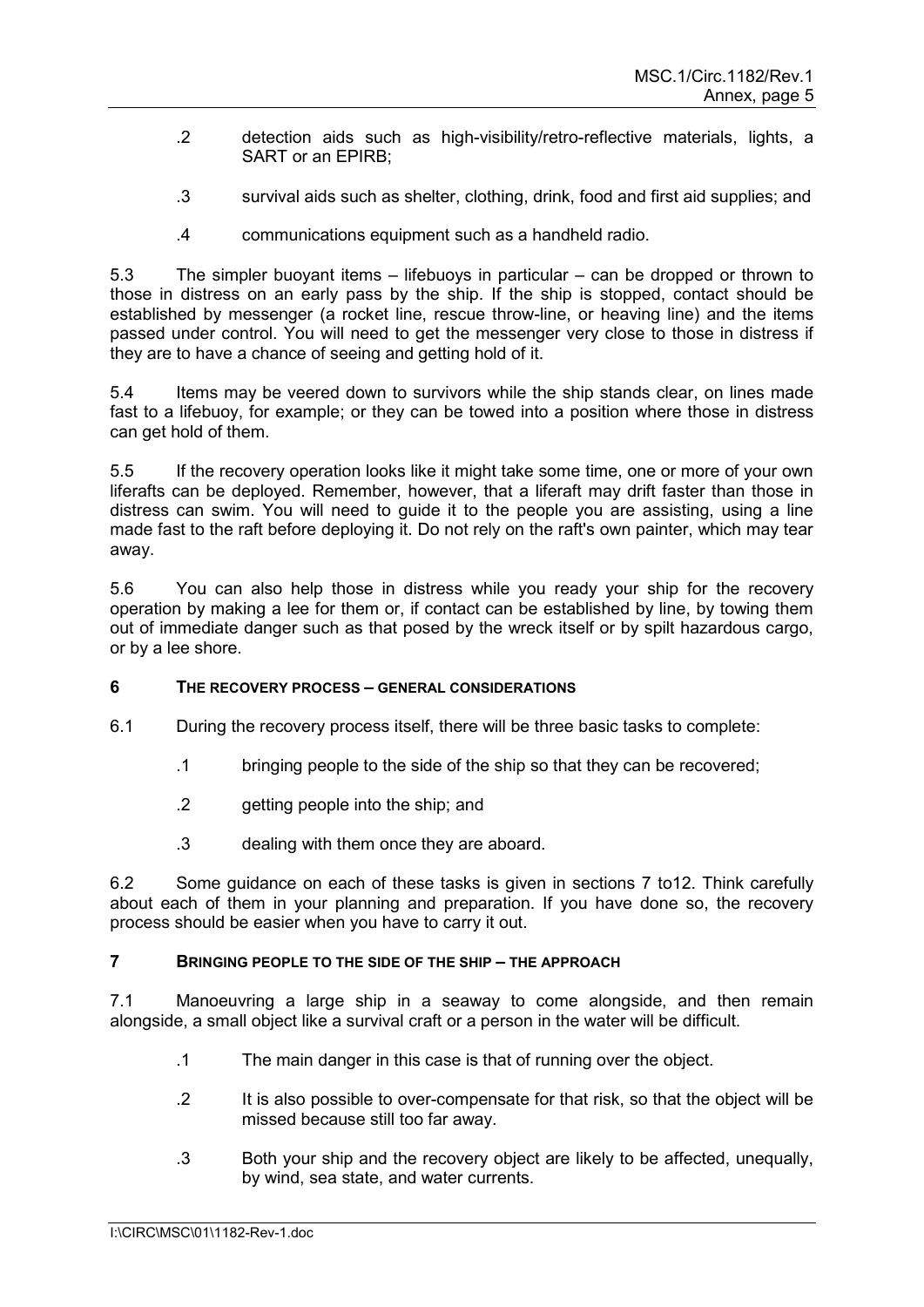7.2 There may be other factors which make this task more difficult still. Be prepared for them. For example:

- .1 Room to manoeuvre may be limited by nearby navigational hazards, or there may be more than one recovery object in the area.
- .2 Beware of running down people in the water (who may be very hard to see) while making your approach to your chosen recovery object. Post good lookouts with direct communications to the Bridge while in the incident area. Ensure that the lookouts know to report *all* sightings: people in the water, survival craft, the casualty vessel, debris, etc.
- .3 Although powered craft may be able to get alongside your ship and keep themselves there, this can be difficult in a seaway. In rough seas, craft or the people aboard them may be damaged if thrown against the ship's side. Have boat ropes ready, and fenders if you have them.
- .4 People in the water may be able to swim short distances to get to the ship's side. It is possible that people will enter the water in order to do so as you approach, although they should be told not to if possible – at least until you are ready to recover them.

7.3 Prepare your means of recovery, yourself and your crew before you arrive at the scene.

7.4 Prepare onboard communications, so that lookouts and the recovery team will be able to communicate readily with the Bridge team.

- 7.5 Think about the approach before making it:
	- .1 determine what will be the most significant factor in creating a lee for the casualty – wind, sea or swell;
	- .2 assess navigational hazards in the area;
	- .3 decide on which side you want to make the lee';
	- .4 consider circling the casualty: this can have a significant calming effect on the sea, but you need to bear in mind your ship's stability and manoeuvring characteristics, the amount of sea room available, and the possibility that there are other survivors in the area;
	- .5 consider running by the casualty first, if time permits, to help you make your assessment;
	- .6 consider stopping well short of the casualty during the final approach, to get the way off your vessel and to assess the effects of wind, sea and swell when stopped/at slow speeds;
	- .7 approach with the significant element (wind, sea or swell) fine on the weather bow and your recovery object fine on the lee bow; and
	- .8 as you come up to the object, turn away from the weather and stop to create the lee, with your recovery object close on your lee side.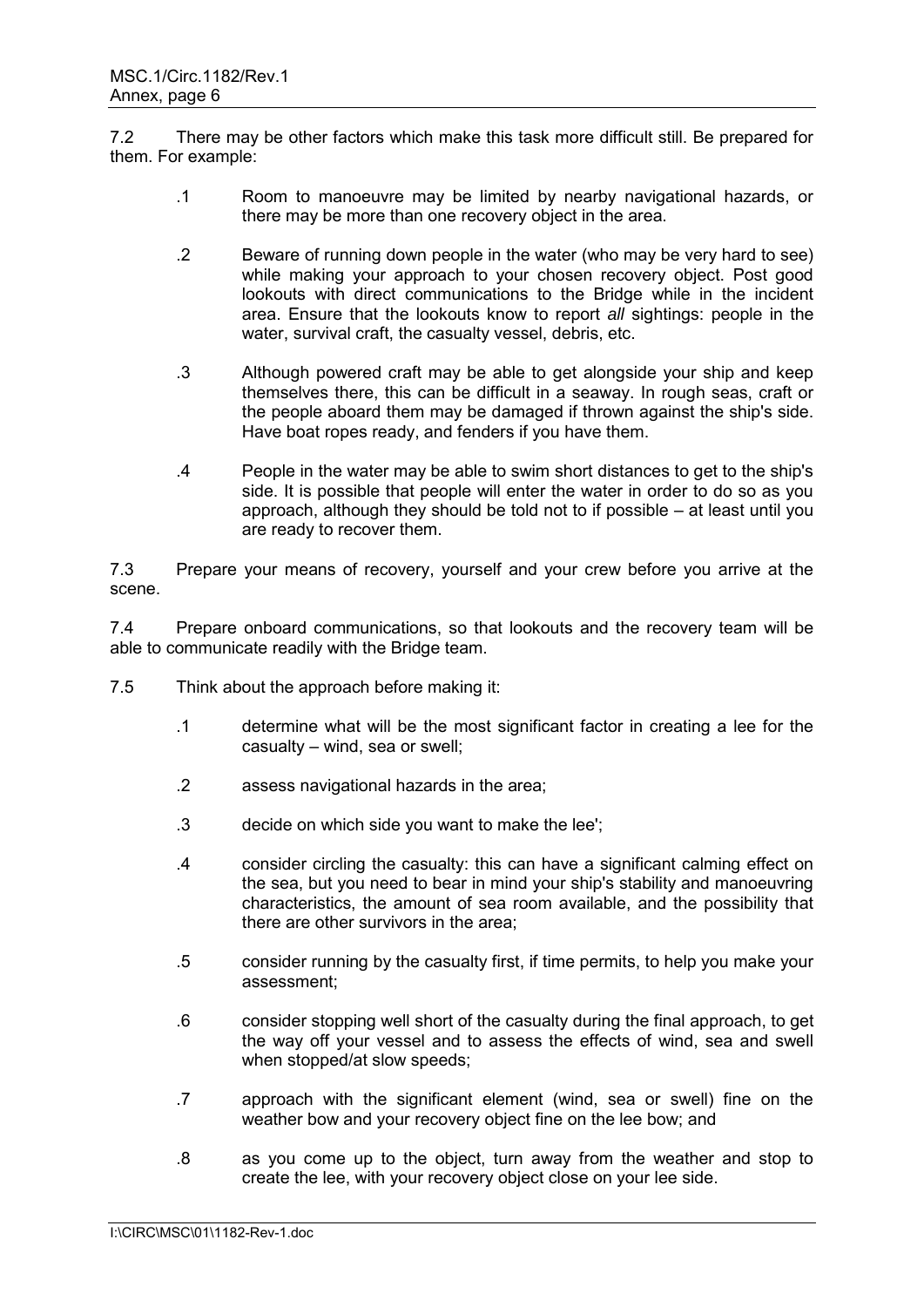7.6 Be ready to receive craft and/or people alongside, with boat ropes rigged and other equipment (including safety lines and buoyant equipment) ready to hand.

7.7 Manoeuvring your ship at slow speed, judging its movement and that of the recovery object, is a skill. Appropriate training should be encouraged by ship operators.

## **8 BRINGING PEOPLE TO THE SIDE OF THE SHIP – RESCUE CRAFT AND LINES**

8.1 It may be unsafe – or simply impossible – to bring survivors alongside your ship directly. You may have to find another way of reaching them. One way to do this is to launch a rescue craft, *if this can be achieved safely*. Another way is to pass a line.

- 8.2 Launching a rescue craft will serve three purposes:
	- .1 it will make the final approach to the recovery object easier;
	- .2 primary recovery (into the rescue craft) will be easier, because of the rescue craft's lower freeboard and similar motion to that of the recovery object; and
	- .3 completing the recovery by returning to the ship and being lifted back aboard using the rescue craft's own recovery system should also be easier.

8.3 The best lee for launching and recovery of rescue craft is likely to be obtained by putting the sea on a quarter, steaming slowly ahead, and doing the boat work on the opposite side.

8.4 But for most ships launching rescue craft may only be an option in reasonably good weather conditions. The use of your own rescue craft must be for the master to decide, depending on the particular circumstances of the incident. Factors to consider include:

- .1 The severity of the risk to those in distress: can they be left where they are until more suitable help arrives (supported in other ways by the assisting ship in the meantime – see section 11) or are alternative means of recovery available?
- .2 On-scene weather conditions: particularly sea state, but also wind strength and direction, ambient temperatures and visibility.
- .3 The capability of the rescue craft:
	- .1 the efficiency of its launch and recovery equipment;
	- .2 the competence and experience of its crew;
	- .3 the availability of personal protective equipment for its crew;
	- .4 the effectiveness of communications between the rescue craft and the ship;
	- .5 the proximity of navigational hazards; and
	- .6 the rescue craft's ability to navigate, whether independently or conned from the ship, so as to avoid hazards and locate those in distress.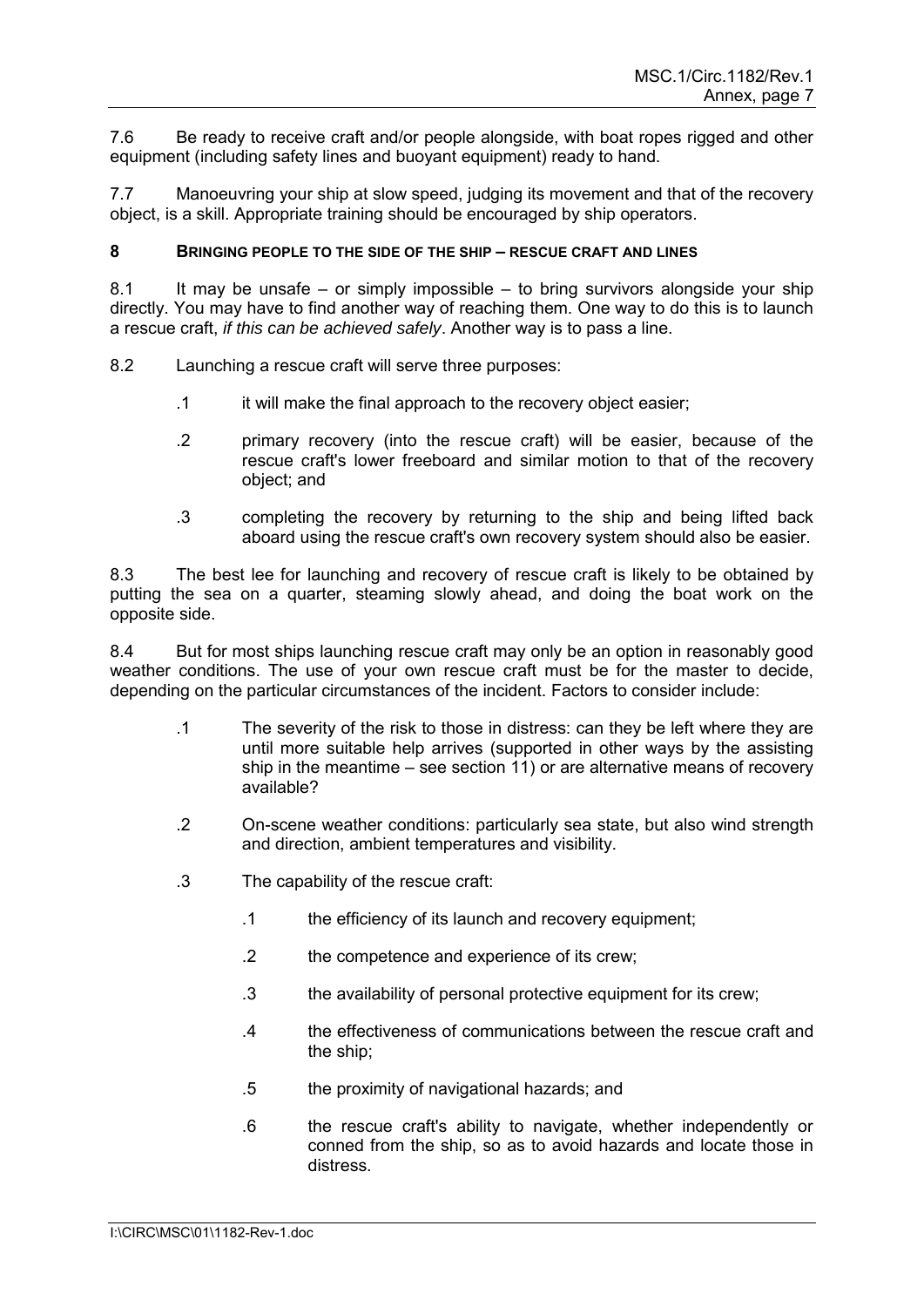- .4 The ship's manoeuvrability: can you get into a position to launch and recover the rescue craft safely?
- .5 The proximity of navigational hazards limiting the ship's ability to manoeuvre in support of the rescue craft or to provide alternative help to those in distress.

8.5 An alternative to sending out a rescue craft is to pass lines to those needing recovery, so that they may be pulled alongside the ship. Rocket lines, rescue throw-lines and heaving lines may be used for this purpose, and should be ready for use.

8.6 Buoyant appliances such as lifebuoys or an inflated liferaft may be veered down to those in distress on secure lines, and then pulled back to the ship.

8.7 Streaming lines astern is another option, preferably with buoyancy and means of attracting attention to them attached – lifebuoys, for example, with lights at night. The ship should then be manoeuvred around those in distress so that they may take hold of the streamed line. Once this is done the ship stops and those in need of recovery can be pulled alongside.

#### **9 GETTING PEOPLE ABOARD THE SHIP: FACTORS TO CONSIDER**

9.1 Once people are in a position from which they can be recovered, the next part of the task is to get them aboard the ship. This will depend on:

- .1 the prevailing weather and sea conditions;
- .2 the condition of the people to be recovered;
- .3 the size of your ship;
- .4 your ship's design;
- .5 the equipment available; and
- .6 the competence of those using it.
- 9.2 Weather and sea conditions on scene will be important, particularly the sea state:
	- .1 How is the recovery object moving in relation to your ship?
		- .1 Sea and swell waves will affect your ship and a small craft (or a person in the water) differently. Ship and recovery object may move vertically in relation to each other.
		- .2 Your ship and the object will be subject to leeway in different ways. They may be blown together or apart. Water currents may also have different effects.
		- .3 As people climb or are lifted into your ship, the craft they have just left may rise on a wave, striking or trapping them against the ship's side.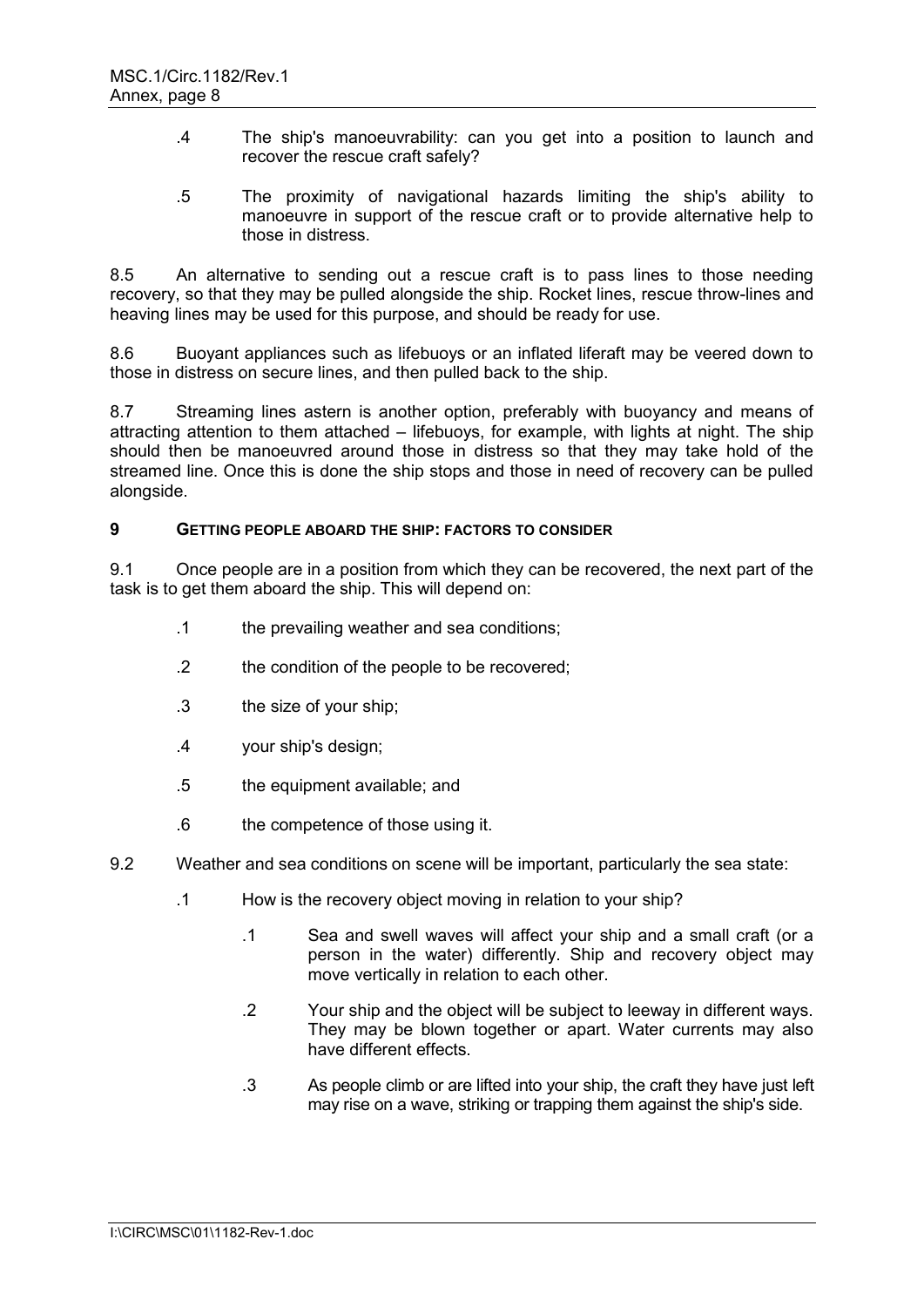- .2 Your ship's own movements will also be a factor:
	- .1 As the ship moves in sea and swell, people may be swung against the ship's side as they climb or are lifted to an embarkation point.
	- .2 People may swing away from the side and collide with another hazard, including the craft they have just left.

9.3 You should attempt to minimize the difficulties caused by rough seas. Consider the following when planning recovery operations:

- .1 Try to keep sufficiently off the wind to reduce the ship's roll and pitch and to create a lee. Find by experiment (if time permits) the position in which the recovery object lies most easily alongside.
- .2 Steaming slowly ahead with the object secured alongside and the weather on the opposite quarter should ease differential movement, although it does introduce other risks. Craft may be damaged, lines may part, or people may fall into the water during the recovery operation, and drift astern.
- .3 Try to secure recovery objects alongside if possible, to prevent them being blown away or left behind.
- .4 When lifting people, control lines should be rigged to the hoist and tended to minimize swinging.
- .5 Safety lines should always be used to secure the casualty in case he/she falls or is injured during the recovery.
- 9.4 If the differential movement is too violent, you will need to consider other options.
	- .1 It may be possible to transfer those to be recovered to an intermediate platform such as a liferaft veered down to them or acting as a fender against the ship's side.
	- .2 It may be necessary to have them enter the water, suitably equipped with flotation aids and safety lines from the ship, to be pulled across a safety gap between the ship and the craft they are leaving.
	- .3 Ultimately, however, the only option may be to abandon the attempt at recovery and to stand by, supplying whatever assistance you can until a more capable recovery unit arrives or conditions ease (see section 11).

9.5 The condition of the people to be recovered is another critical factor. When responding to an emergency, you will often not know their condition until you arrive.

.1 People's condition can range from the fit and healthy to the entirely helpless who, because of their age or through injury, infirmity, hypothermia, seasickness or fear can do nothing to assist in their own recovery.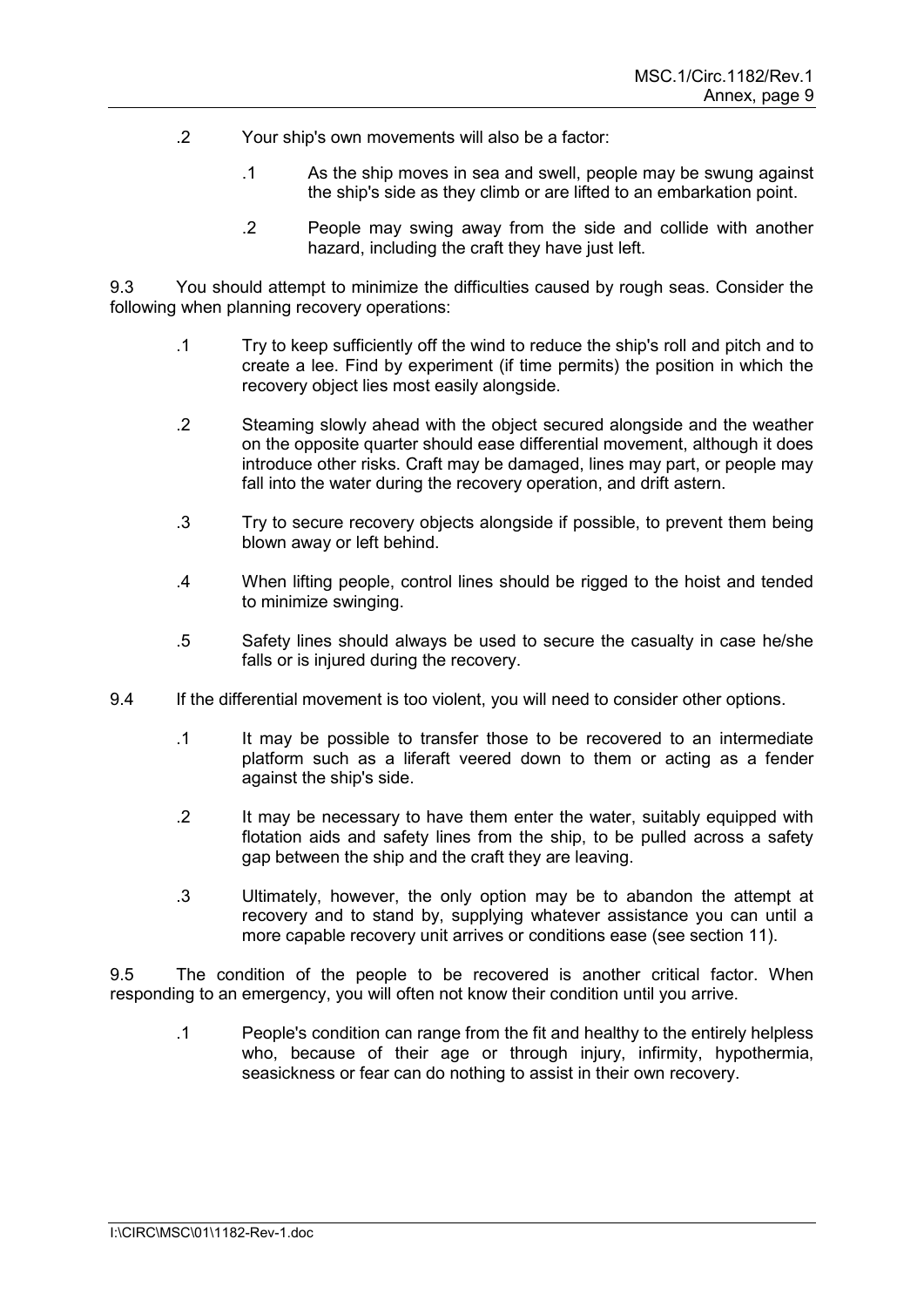- .2 This wide range of capability may be found across a group of people to be recovered, so that some of the group will be able to climb unaided into the recovering ship while others will need assistance. Even the fit and experienced seafarer's capability will erode over time, and may erode quickly. Weather conditions – ambient temperatures in particular – and the level of protection available prior to recovery are critical.
- .3 You may find that people in distress are able to help themselves (and others). You may find that you will have to do all the work yourself. You are likely to find a mix of these conditions.
- .4 There may be children to be recovered. Older children may be able to help in their own recovery, although the equipment in use may have to be adapted to their size (and remember that adults come in a wide range of sizes too). Other children may, and infants will, need adult help. You may have to provide means of securing a small child to an adult while being recovered. Alternatively, you may have to provide a lifting device to or in which the child may be securely fastened.
- .5 Fear is a factor deserving attention. Some survivors may try to be recovered first or (if afraid for missing friends or family members, or if simply afraid of the recovery process itself – children, for example) they may *resist* recovery. In either case they may act dangerously. Be ready for such unpredictable behaviour, including having extra life-saving equipment to hand in case someone ends up in the water. The aim is to retain control of the recovery process overall: loss of control by individuals can be tolerated unless it directly affects others' safety.

9.6 Be ready to deal with each of these possibilities. You should plan ahead, so far as is practicable:

- .1 People in the water should take priority over people in survival craft, etc.
- .2 It may be best to bring at least some of the more capable survivors aboard first. You will probably be able to recover more capable people more quickly than you can recover the incapable, and, once aboard, they may be able to help you, by looking after other survivors, for example.
- .3 But some of the most capable should also be among the last to be recovered, as you will need them to help prepare the incapable for recovery.
- .4 Communications with those awaiting recovery are therefore very important. A controlled and prioritized recovery process should be established and maintained.

9.7 The size of your ship, relative to your recovery object, will affect differential movement, as discussed above. It will also determine how far those being recovered have to climb or be lifted; which, in turn, may affect:

.1 how long recovery takes;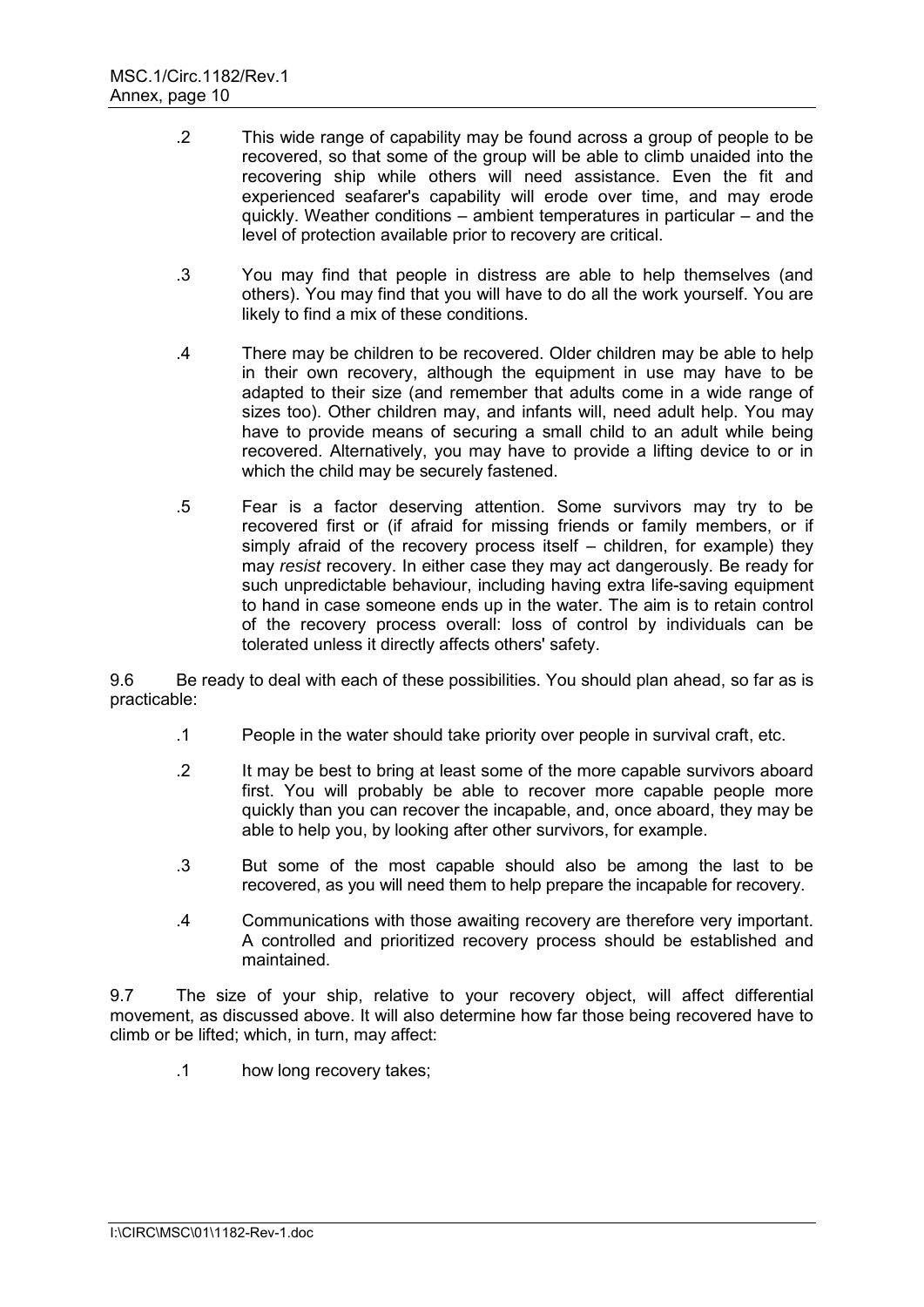- .2 how many people can be recovered;
- .3 whether they are exposed to additional risks such as swinging against the ship's side; and
- .4 how anxious they are about the operation.

9.8 The ship's design may make recovery simpler. A high-sided ship may be able to use low freeboard areas or openings in her hull such as pilot, bunkering, or cargo doors.

9.9 The entry points identified in the ship's recovery plan should be re-assessed with the prevailing conditions in mind. The questions to be considered include:

- .1 Where can ladders or other climbing devices be rigged?
- .2 Where can lifting devices be used? What are the leads and power sources for such devices?
- .3 Are there any low freeboard areas or hull openings? Can they be safely accessed in bad weather or difficult sea conditions? Can the means of recovery be rigged there? Can those recovered be safely removed from there to shelter?
- .4 If thinking of using accommodation ladders sited aft, is there a danger of survivors or craft near the foot of the ladder being trapped under the hull as it tapers to the stern?
- .5 Is there belting along the ship's sides? If so this is a particular hazard to small craft, with significant danger of the craft being trapped beneath it. Recovery points should be at any breaks in the belting.
- .6 Can sufficient lighting be rigged in the recovery area?

9.10 The equipment available and the number of people competent to operate it are also key factors. If there are not enough people trained to operate the available means of recovery, or if adequate recovery equipment has not been prepared, efficiency of recovery will obviously be impaired:

- .1 ASSESS your equipment.
- .2 PLAN its use.
- .3 ASSIGN people to operate it.
- .4 ENSURE that they know how to operate it.

#### **10 GETTING PEOPLE ABOARD THE SHIP: CLIMBING AND LIFTING**

10.1 The methods of recovery discussed in this guide are in addition to any purpose-built means of recovery carried aboard the ship. They are methods that seafarers have used successfully in the past. Consider which ones can be used aboard your ship; or whether you can devise others.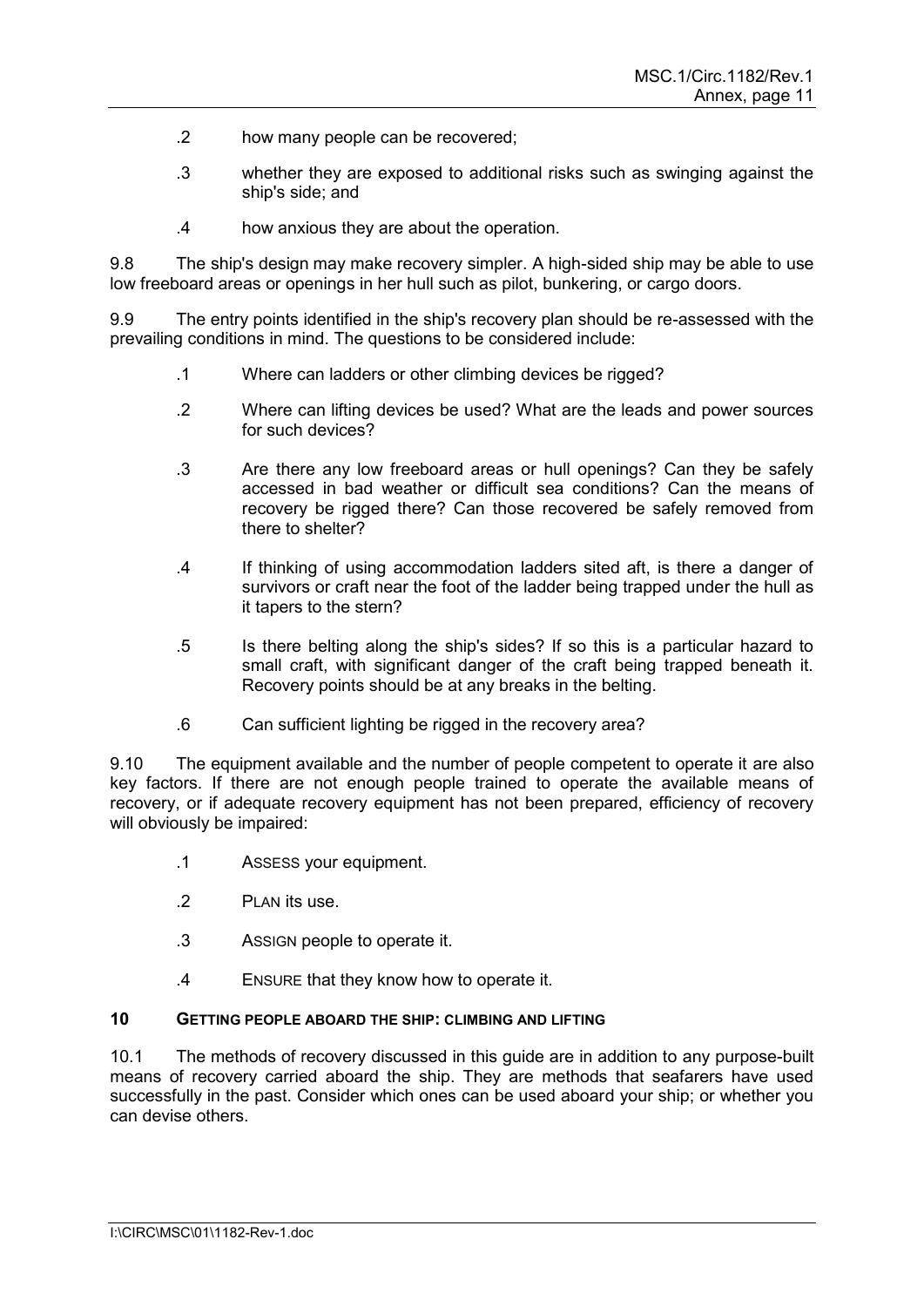- 10.2 The following CLIMBING devices should be considered:
	- .1 pilot ladders and lifts;
	- .2 accommodation ladders;
	- .3 your own survival craft embarkation ladders; and
	- .4 other ladders and nets.

10.3 Some or all of these may be rigged, in most cases whatever the conditions. The following points should be borne in mind:

- .1 Lifting survivors is preferable to having them climb a ladder or net see section 10.4-5.
- .2 Ladders and nets should be so rigged as to minimize the climb; that is, where the freeboard is lowest or at suitable openings in the ship's side.
- .3 They should be rigged on the flat sides of the ship, away from bow and stern.
- .4 Their lower ends should be weighted so as to hang about two metres below the water level, enabling people in the water to get onto them.
- .5 If possible, rig nets and jacob's ladders so that they hang clear of the ship's side, to enable people to grasp the rungs or cross-ropes more readily.
- .6 Pilot ladders or, if they can be rigged safely in the prevailing conditions, accommodation ladders – are preferable to nets and jacob's ladders.
- .7 All ladders and nets should be tended.
- .8 Safety lines should be deployed alongside them, with rescue strops or loops in the end for the casualty's use. These safety lines should be correctly secured and tended.
- .9 A liferaft can be deployed at the foot of the ladder or net, to act as a transfer platform.
- .10 People may not be able to make the climb. In such circumstances a crew member from the recovering ship, wearing personal protective equipment and a safety line, may have to go down to assist. Note, however, that this should be *planned* for. Going overside in an unplanned manner may be fatal.
- .11 If people are incapable of making the climb, the ladder or net may have to be recovered with them secured to it. For individual survivors, this may be possible manually – see section 10.9. Alternatively, a winch or other power source will have to be used.

10.4 In general, lifting survivors is preferable to having them try to climb ladders or nets. The following LIFTING devices should be considered:

.1 cranes (including stores cranes, etc.), gantries, derricks;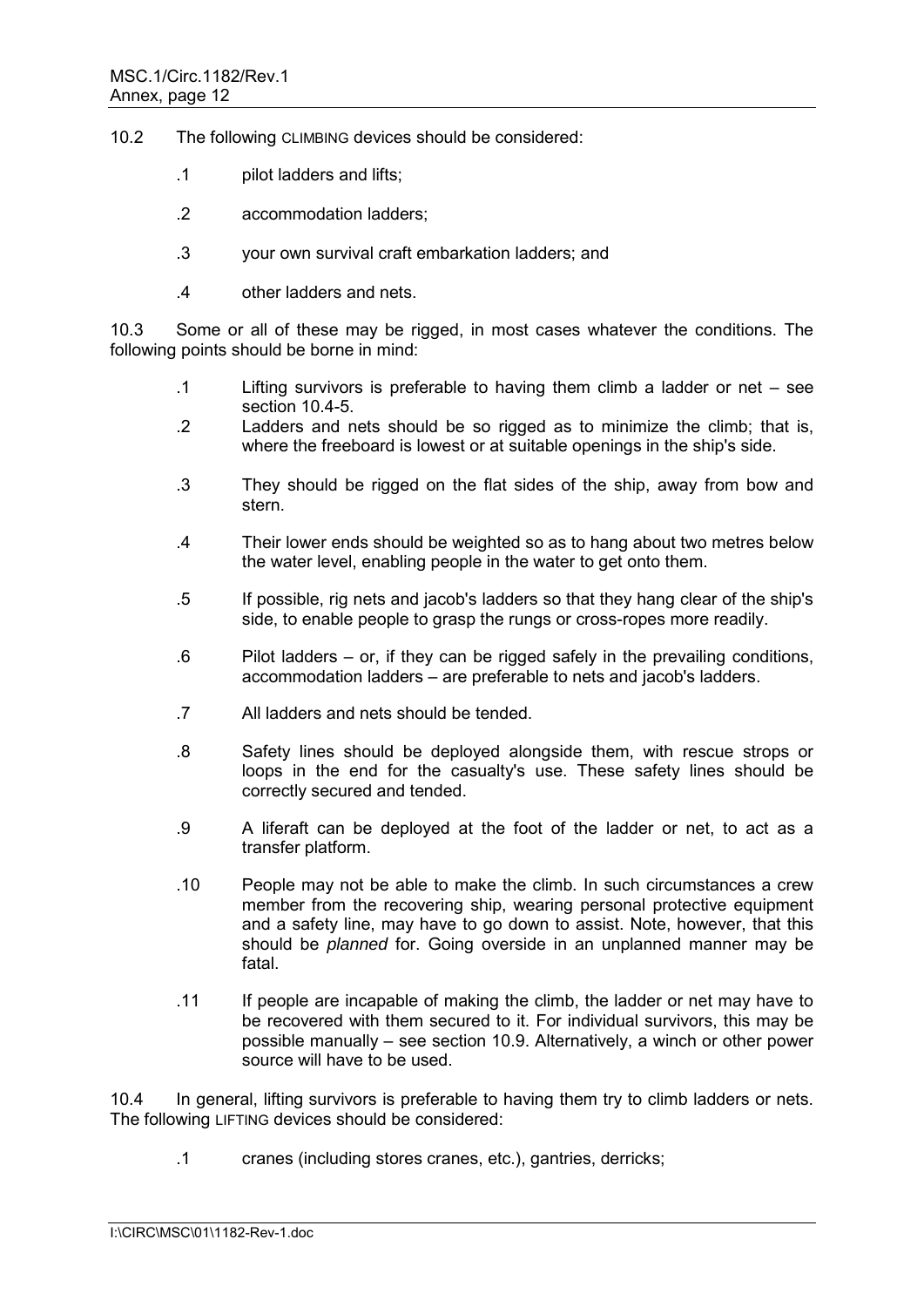- .2 davits;
- .3 windlass, winches; and
- .4 purpose-built recovery devices, including manual-lifting devices.
- 10.5 The following points should be borne in mind:
	- .1 Lifting devices should be rigged so that those recovered can be lifted clear of hazards and landed on deck in a safe area.
	- .2 If possible, lines led from windlass or winches should be rigged so that the casualty can be lifted above the deck edge.
	- .3 Control lines should be rigged to the lower end of the lift, so that swinging against the ship's side can be limited.
	- .4 The lower end of the lift should be equipped with at least a rescue strop or a secure loop.
	- .5 A purpose-built or improvised rescue basket, or a purpose-built recovery device, is better than strops and loops.
	- .6 People who have been in the water, the injured and the incapable, should be lifted in a horizontal or near-horizontal position if possible (for example, in a basket, or in two strops or loops; one under the arms, the other under the knees). This minimizes the risk of cardiac arrest.
	- .7 However, if the survivor's airway is under threat as it may be when alongside, even in calm conditions, because of side-splash – recover by the quickest method possible.
	- .8 A crew member from the recovering ship, wearing personal protective equipment and a safety line, may be able to go down with the lift to assist those incapable of helping themselves into the strop, loop, basket or other device. Remember, however, that this should be *planned* for.

10.6 The rescue basket mentioned above is a particularly useful recovery tool. It may be possible to improvise such a basket; but it is recommended that a purpose-built unit be carried on board.

10.7 The rescue basket usually takes the form of a metal frame with floats/fenders around its perimeter and the lifting hook made fast to the top of the frame, clear of people inside. The basket floats partially submerged, so that people can easily enter it or be pulled into it. The floats double as fenders during the lift, should the basket swing against the ship's side. Some baskets are designed to fold for ease of stowage. The size of the basket, and how many people it can lift at once, largely depends on the ship's lifting capability.

10.8 The control lines mentioned above – usually rigged fore and aft along the ship's side, and tended during the lift to minimize swinging – may be supplemented by a line to the craft from which people are being recovered. This line serves two functions. It may be tended by those still aboard the craft as an additional means of controlling the hoist's lateral movements. It also serves to maintain contact with the craft throughout, so that the hoist may be brought back more easily for the next lift.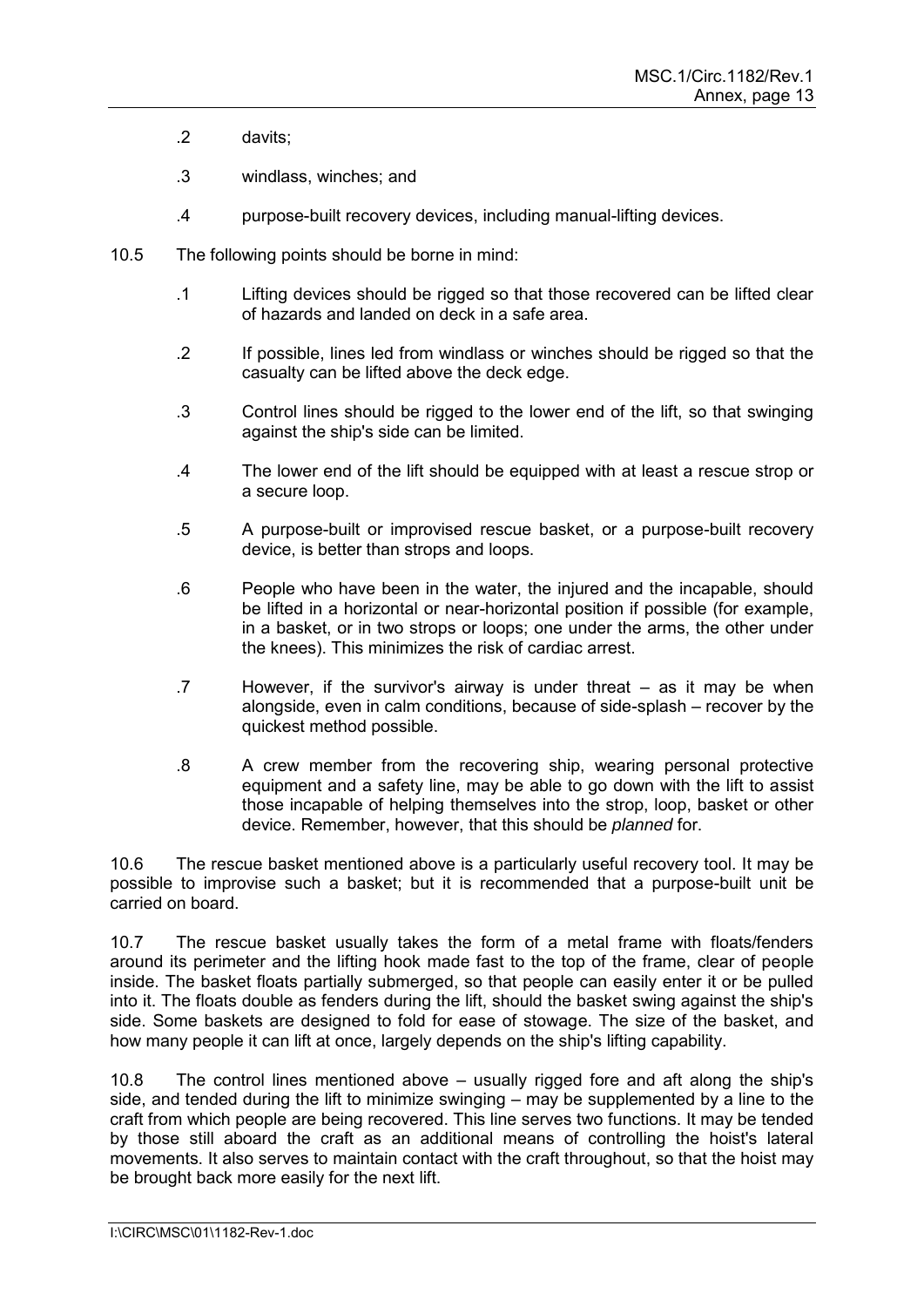10.9 It may not be possible to use machinery to lift people. If so, entry points into the ship should be selected so that at least two crew (preferably more) can lift each survivor manually, without risk to themselves. Use a lightweight ladder or net, or knotted ropes: the knots should be spaced about 50 cm apart, and help those lifting to grip the rope. Rig a separate, tended safety line. Purpose-built manual lifting devices are available.

10.10 Survivors should not be expected to simply hold on to a line being lifted. If no other lifting devices are available, a loop in the end of the line to stand in, with a second loop about 1.5 m from the end to put over the head and under the arms, and to hold on to, will have to suffice.

- 10.11 Your own ship's life-saving appliances may be used for recovery purposes.
	- .1 Liferafts and lifeboats, left on the falls, may be used as lifts in relatively good conditions. Lowering these units to water level enables people to be transferred into them and then lifted to the embarkation deck:
		- .1 Care should be taken to prevent operation of any on-load release gear or automatic release hook.
		- .2 Take care not to overload davit winches designed to recover craft with only their own crew aboard.
		- .3 Ships fitted with marine evacuation systems of the slide type can deploy them to recover people by pulling them up the slide, and/or light ladders may be carried for deployment down the slide, to enable people to climb it unaided.

10.12 A further option to consider if winch-fitted helicopters are on scene is to use them as transfer lifts. People can be winched directly onto the ship – which is a quicker operation than taking them into the helicopter's cabin first. The helicopter is effectively used as a crane.

## **11 STANDING BY WHEN PEOPLE CANNOT BE RECOVERED**

11.1 There will be times when recovery cannot be attempted or completed without undue risk to the ship, her crew or those needing recovery. Only the assisting ship's master can decide when this is the case.

11.2 Assistance can still be given to those in distress, even if you cannot recover them. Standing by until other help arrives or conditions improve will:

- .1 give comfort to the survivors, especially if communications can be established;
- .2 assist the Rescue Coordination Centre, as you will be able to provide updated and detailed reports on the situation; and
- .3 assist other SAR facilities:
	- .1 your ship is easier to locate than a survival craft;
	- .2 you can provide updated and detailed reports; and
	- .3 units such as helicopters will be able to transfer casualties to you even when you cannot recover them directly.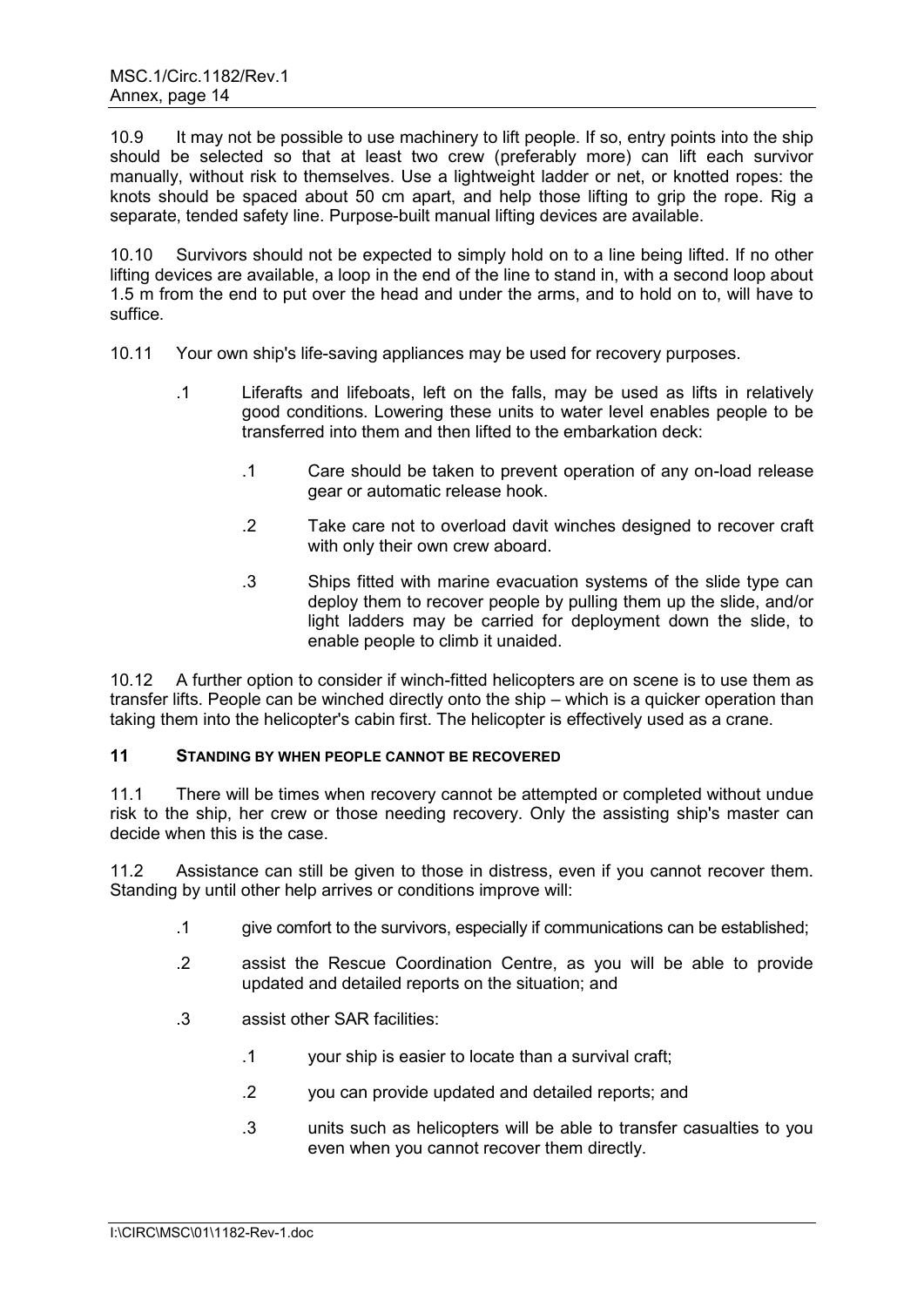- 11.3 But, as discussed above, more direct help can also be given:
	- .1 Your own life-saving appliances including liferafts can be deployed to those in distress, particularly people in the water.
	- .2 If lines can be passed to the survivors' craft, they may be kept out of immediate danger; towed to a position where conditions are easier and recovery may be attempted; or even towed to a nearby place of safety.
	- .3 You can provide a lee for small craft, protecting them from the worst of the conditions: consider circling if practicable.
	- .4 You may be able to supply more direct aid, passing supplies by floating them down on lines fast to a lifebuoy, for example.

#### **12 THE IMMEDIATE CARE OF PEOPLE RECOVERED**

12.1 Recovery does not end when the survivor sets foot on your deck. He or she still needs immediate help – and is still at some risk, in a strange environment and having been under great stress.

12.2 People recovered will need simple directions, and preferably an escort, to shelter. You should decide beforehand where you wish survivors to go aboard your ship, how they are going to get there, who will take them, and who will look after them once they arrive. This should include provision for people who are disorientated and perhaps unable to understand instructions. It should also include provision for those who are physically incapable of moving about the ship.

12.3 Survivors' condition may vary and will need to be assessed. Those assessed as being most at risk may require immediate priority care. Ask for medical advice via the Rescue Coordination Centre.

12.4 Remember in particular the risks of hypothermia and of cardiac arrest induced by sudden transfer from the water. People who have been in the water, the injured and the incapable, should, if possible, be lifted and carried in a horizontal or near-horizontal position. Refer to appropriate guidance, including that contained in the IMO's *Pocket Guide to Cold Water Survival*.

12.5 You should also decide what you are going to do with the dead. Bodies may be recovered, or people recovered alive may die aboard your ship. Some immediate action should be taken, if only to remove them from the place where you are sheltering the living. Attention is drawn to the guidance contained in the IMO's *Pocket Guide to Cold Water Survival* and, in particular, to the advice that people suffering from hypothermia may *appear* to be dead, yet can still be resuscitated. Ask for medical advice.

12.6 Further guidance on the care of people recovered may be found in IAMSAR Volume III (Mobile Facilities). As this further care is post-recovery, it is beyond the scope of this guide. You are recommended to refer to the IAMSAR Manual for help with the next stage of the rescue operation.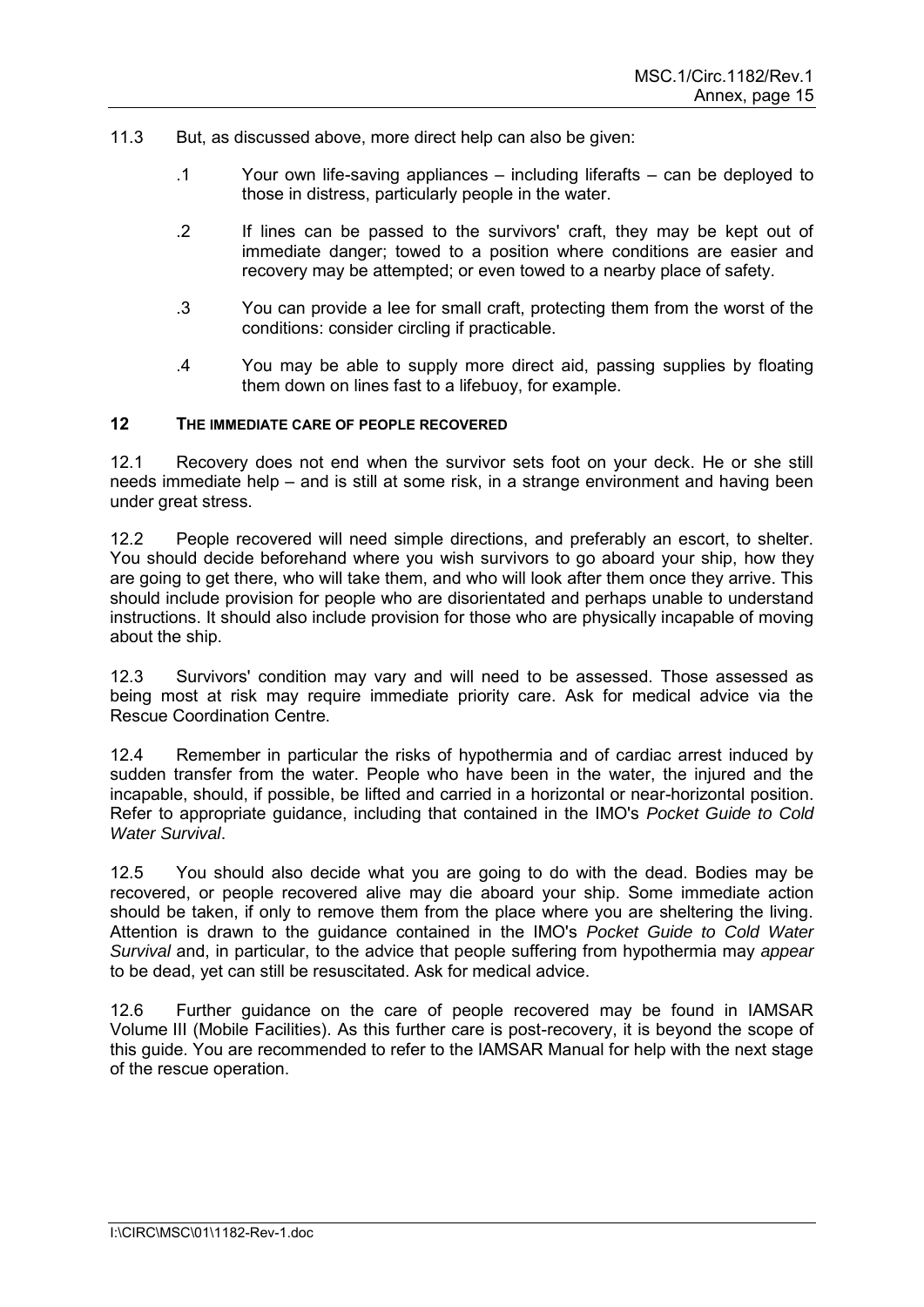#### **13 CONCLUSION**

13.1 If you find yourself answering a distress call and faced with the prospect of recovering people at sea, it helps to consider the possibilities beforehand: possible problems and possible solutions. It helps to plan and to prepare – and preparation means assessing the recovery options aboard your ship, and training in their use.

- 13.2 It could save a life (even yours!). It could save many lives:
	- .1 ASSESS the recovery options aboard your ship;
	- .2 TRAIN in their use; and
	- .3 PREPARE to save lives.